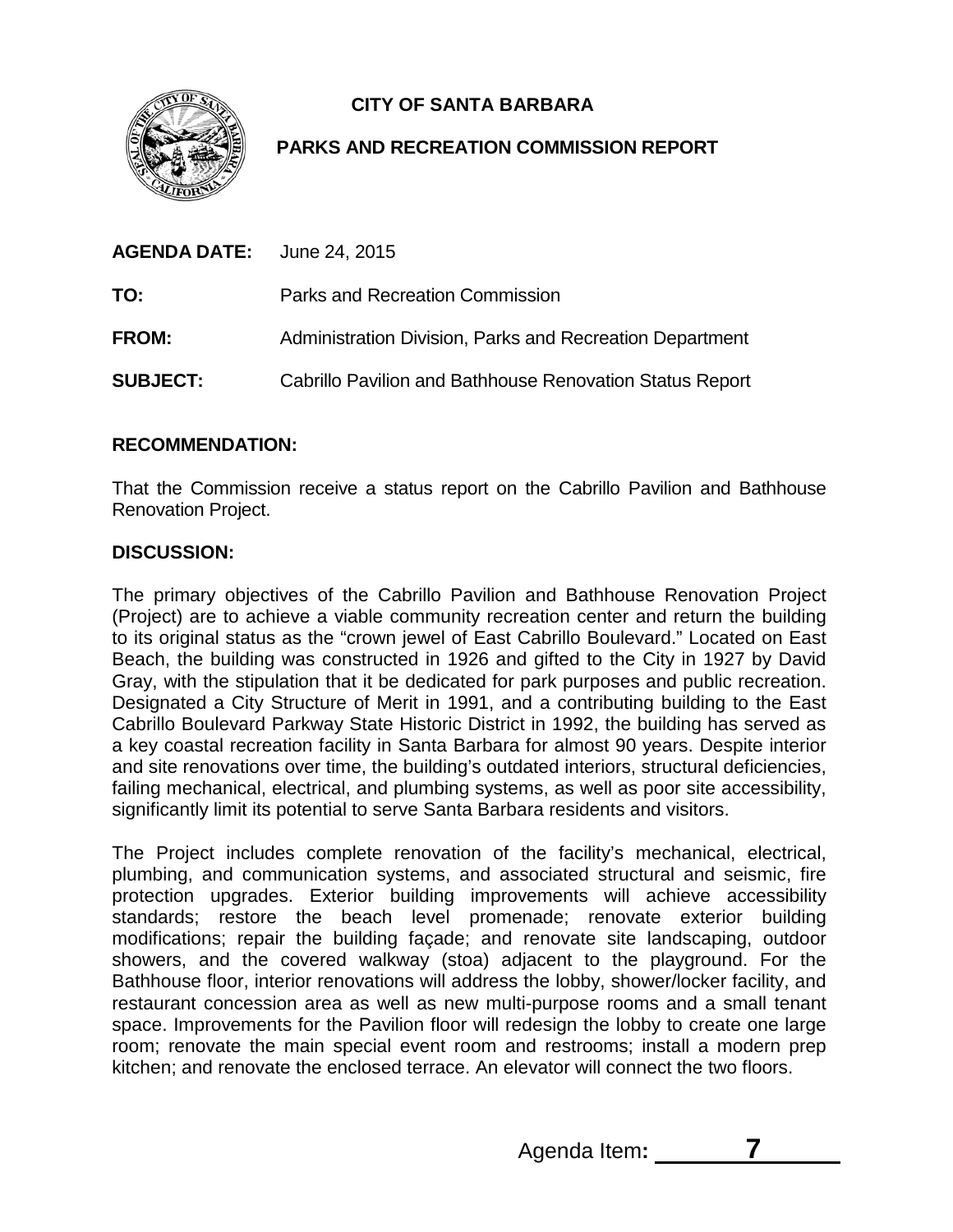Parks and Recreation Commission Report Cabrillo Pavilion and Bathhouse Renovation Status Report June 24, 2015 Page 2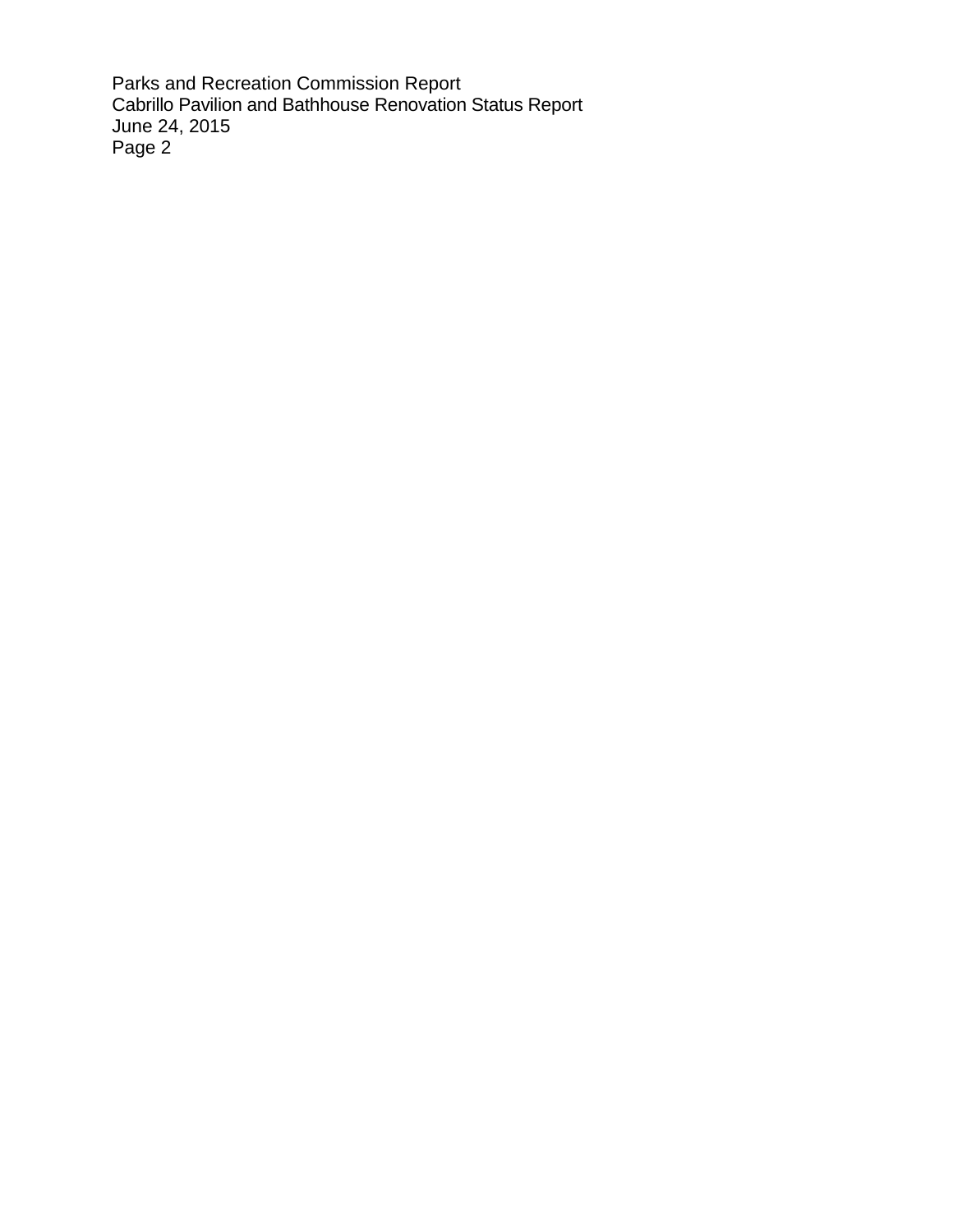Parks and Recreation Commission Report Cabrillo Pavilion and Bathhouse Renovation Status Report June 24, 2015 Page 3

#### Project Status

The Parks and Recreation Commission last received a project status report on November 19, 2014. Since that time, the Parks and Recreation Department (Department) completed a number of technical studies and submitted the Coastal Development Permit (CDP) application. The CDP application review is complete and the project is tentatively scheduled for Planning Commission consideration on August 20, 2015.

The Department also recently completed a Request for Proposal (RFP) process to secure a Leadership in Energy & Environmental Design (LEED) Commissioning Agent to work as an independent third-party to ensure renovation of the Cabrillo Pavilion and Bathhouse is designed, constructed, and tested to meet the California Energy Code and LEED criterion. A LEED Commissioning Authority is required to have a project LEED Certified. On June 30, 2015, the Department will be seeking Successor Agency approval of a contract with FGI Farnsworth Group, Inc. to provide these services.

The Department is planning additional project outreach for fall 2015 beginning with a second community open house on August 5, 2015. The open house will focus on the proposed interior design of the facility and solicit public input on future programming options. Since accessibility is a key objective of the site improvements, the Department will also review the project with the Access Advisory Committee on August 21, 2015.

#### Coastal Hazards and Sea Level Rise Vulnerability Assessment

A key consideration of the Project is the potential for the site in general, and the building in particular, to be at risk from future sea level rise and coastal storm events. To address these issues, a coastal hazards and sea level rise vulnerability assessment was prepared for the Project. The report analyzes current conditions, models projected impacts to the Project site, and provides recommendations for adapting to sea level rise as well as the potential impacts from coastal storm events.

Since the assessment indicates that under high sea level rise projections there could be impacts from periodic flooding beginning in 2065, the Project includes flood proofing for the building at the time of renovation. The report also outlines other steps to protect the site that could be pursued in the future, if warranted. These include beach nourishment, direct placement of harbor sediment, and construction of a winter sand berm. These measures are consistent with existing City harbor sediment and beach management practices.

Although the Project is not within the permit jurisdiction of the California Coastal Commission, the Department plans to review the project and the assessment findings